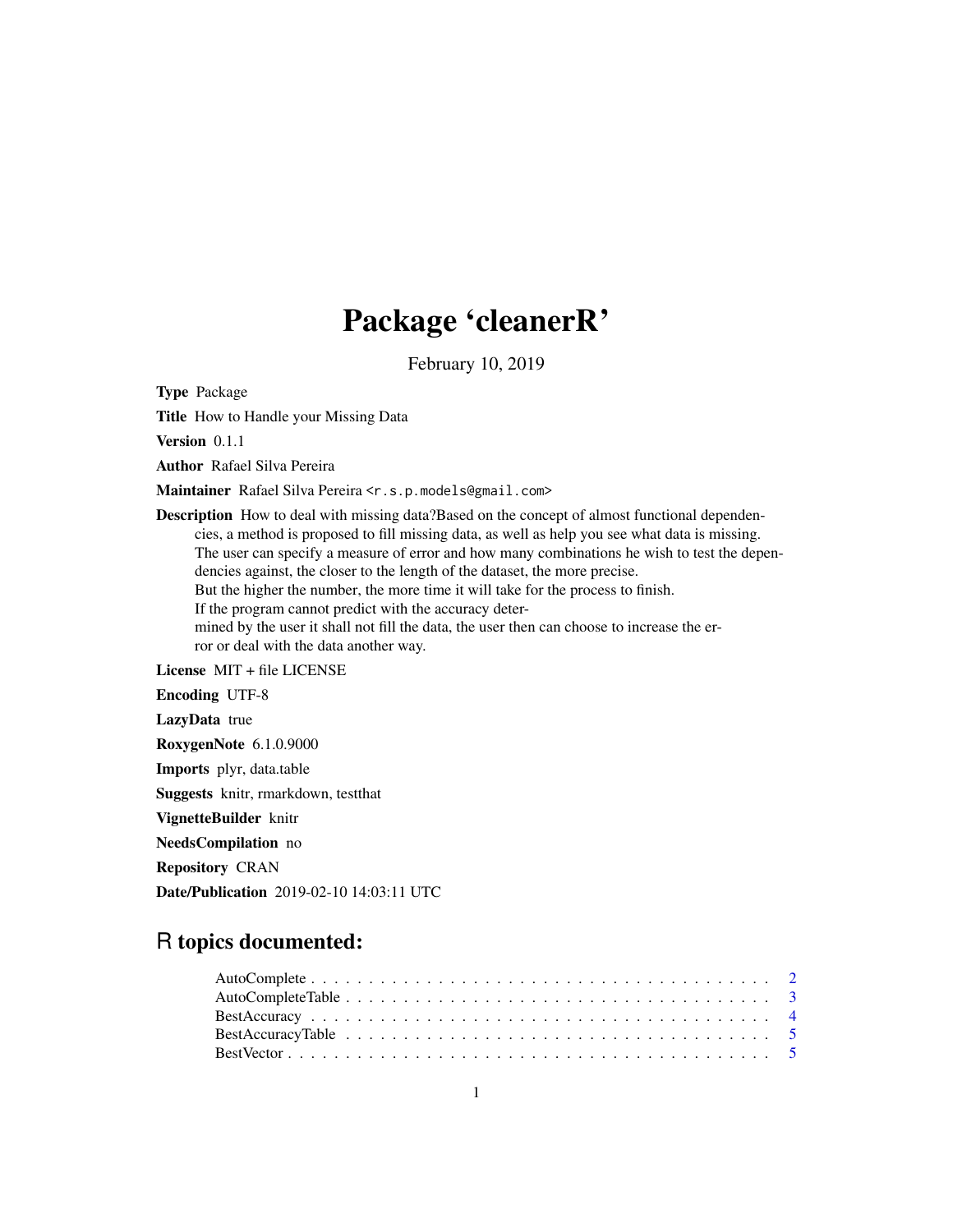# <span id="page-1-0"></span>2 AutoComplete

|       | Worst Accuracy Table $\ldots \ldots \ldots \ldots \ldots \ldots \ldots \ldots \ldots \ldots \ldots \ldots$ |    |
|-------|------------------------------------------------------------------------------------------------------------|----|
| Index |                                                                                                            | 17 |
|       |                                                                                                            |    |

AutoComplete AutoComplete *Asks for a dataframe, a vector of collumn indices and the goal collumn and returns the data frame with the values filled*

# Description

AutoComplete Asks for a dataframe, a vector of collumn indices and the goal collumn and returns the data frame with the values filled

# Usage

```
AutoComplete(df, goal, maxi, repetitions, trigger = 1, ratio = 0.99)
```

| df          | A data frame with the missing values you wish to fill                                                                                                              |
|-------------|--------------------------------------------------------------------------------------------------------------------------------------------------------------------|
| goal        | The collum with the missing values you wish to fill                                                                                                                |
| maxi        | What will be the length of possible combinations you will test example if 2 they<br>will test up to all possible pairs of collums                                  |
| repetitions | Measure of error, the bigger the less likely you will get the right prediction                                                                                     |
| trigger     | When you pair all possible combination of tuples a percentage of them will show<br>only once, trigger rejects the set if this percentage is higher than this value |
| ratio       | Rejects collumns that the ratio of unique values to total values is higher than this<br>value, primary keys have ratio equal to 1                                  |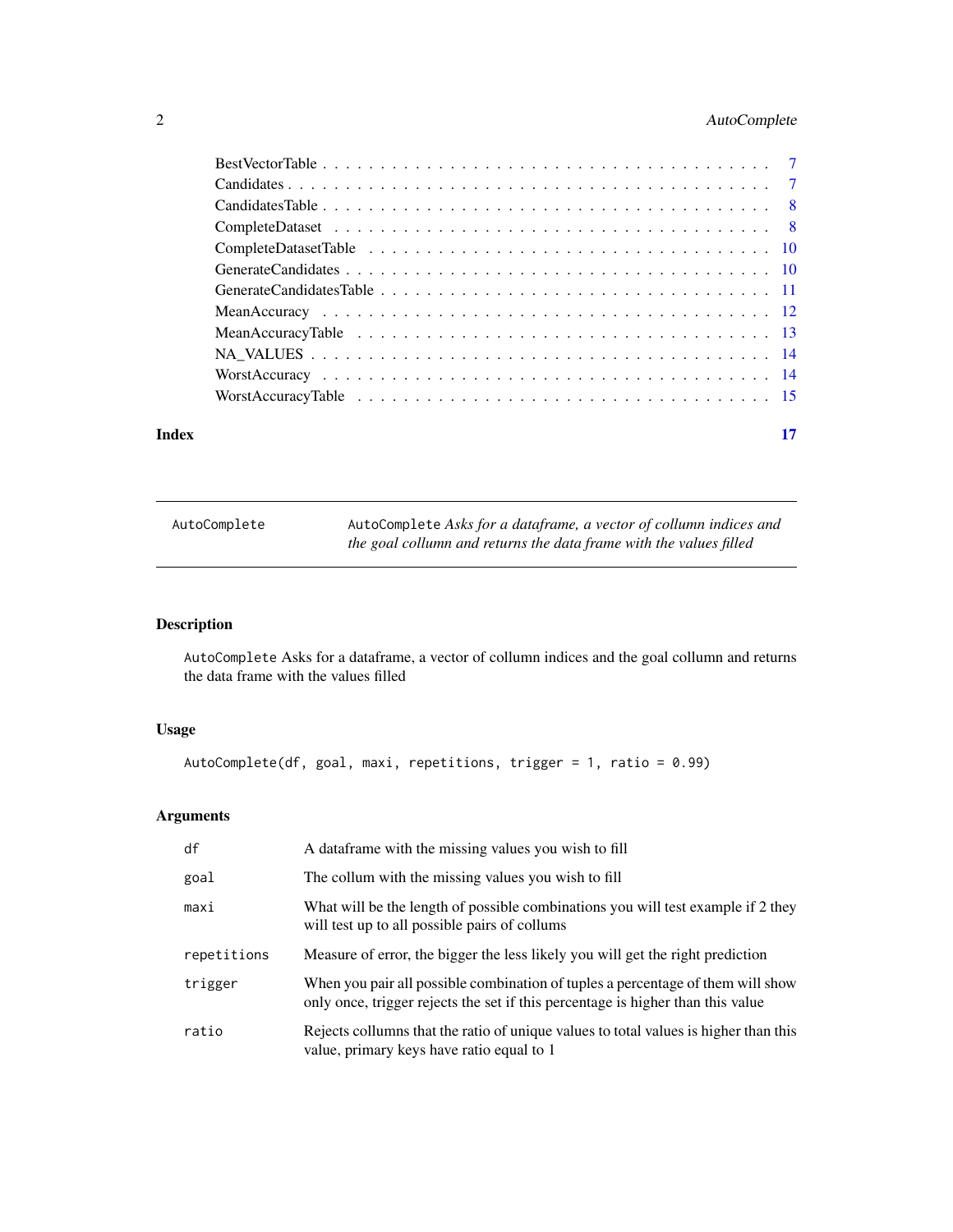# <span id="page-2-0"></span>AutoCompleteTable 3

#### Examples

```
#The Auto Complete Function shall do the following
#Take a dataframe and a goal collumn to predict
#Tests every combination of vectors limited by a parameter length
#Use the best set to predict with accuracy given by MeanAccuracy function
#Then to run some experiments first lets build a dataframe
e=sample(1:5,1e4,replace=TRUE)
e1=sample(1:5,1e4,replace=TRUE)
e2=sample(1:5,1e4,replace=TRUE)
e=data.frame(e,e1,e2,paste(LETTERS[e],LETTERS[e1]),paste(LETTERS[e],LETTERS[e1],LETTERS[e2]) )
#Now we got a dataframe lets create a copy of it
ce=e
ce[sample(1:nrow(e),0.3*nrow(e)),5]=NA
#So 30 percent of the data is now missing
#Lets try to recover it then with autocomplete
ce1=AutoComplete(df=ce,goal=5,maxi=3,repetitions=nrow(ce),trigger=1)
#We can see how many values are still missing with NA_VALUES
print(NA_VALUES(ce1) )
#And check how many we got wrong by
print(sum(cel[, 5] !=e[, 5]))
# The process could be done for the 4 collum as well
ce=e
ce[sample(1:nrow(e),0.5*nrow(e)),4]=NA
#So 50 percent of the data is now missing
#Lets try to recover it then with autocomplete
ce1=AutoComplete(df=ce,goal=4,maxi=4,repetitions=nrow(ce),trigger=1)
#We can see how many values are still missing with NA_VALUES
print(NA_VALUES(ce1) )
#And check how many we got wrong by
print(sum(cel[, 4] != e[, 4]))
#Here we can easily see e holds the original data
#ce1 is the recovered data
```

| AutoCompleteTable | AutoCompleteTable Asks for a data.table, a vector of collumn indices   |
|-------------------|------------------------------------------------------------------------|
|                   | and the goal collumn and returns the data frame with the values filled |

#### Description

AutoCompleteTable Asks for a data.table, a vector of collumn indices and the goal collumn and returns the data frame with the values filled

```
AutoCompleteTable(df, goal, maxi, repetitions, trigger = 1,
  ratio = 0.99)
```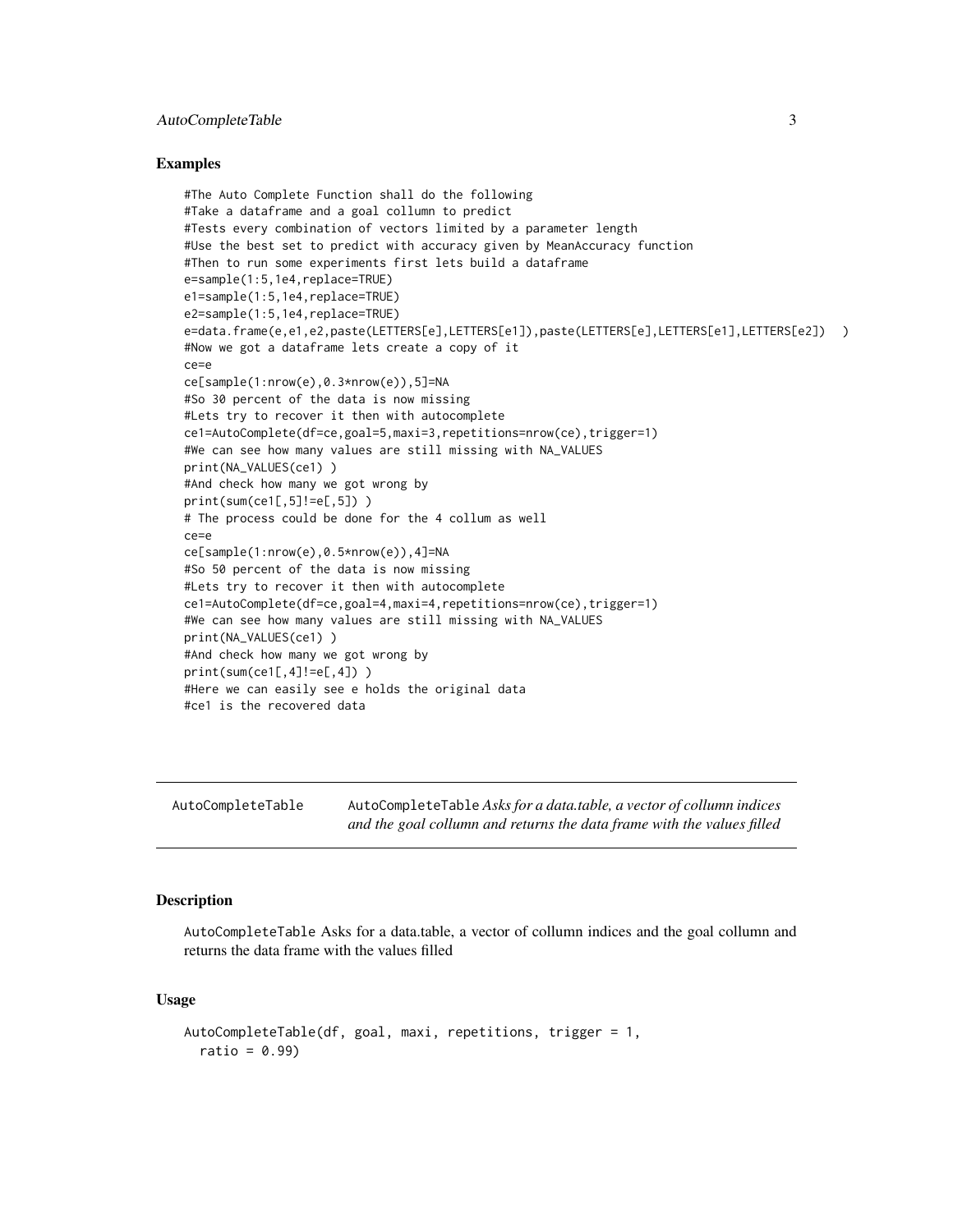<span id="page-3-0"></span>

| df          | A data table with the missing values you wish to fill                                                                                                              |
|-------------|--------------------------------------------------------------------------------------------------------------------------------------------------------------------|
| goal        | The collum with the missing values you wish to fill                                                                                                                |
| maxi        | What will be the length of possible combinations you will test example if 2 they<br>will test up to all possible pairs of collums                                  |
| repetitions | Measure of error, the bigger the less likely you will get the right prediction                                                                                     |
| trigger     | When you pair all possible combination of tuples a percentage of them will show<br>only once, trigger rejects the set if this percentage is higher than this value |
| ratio       | Rejects collumns that the ratio of unique values to total values is higher than this<br>value, primary keys have ratio equal to 1                                  |
|             |                                                                                                                                                                    |

| BestAccuracy | BestAccuracy Asks for a dataframe, a vector of collumn indices and  |
|--------------|---------------------------------------------------------------------|
|              | the goal collumn and returns the maximum possible value of accuracy |
|              | of filling missing values                                           |

# Description

BestAccuracy Asks for a dataframe, a vector of collumn indices and the goal collumn and returns the maximum possible value of accuracy of filling missing values

# Usage

```
BestAccuracy(df, VECTORS, goal)
```
# Arguments

| df             | A data frame that you intend to fill missing values, warning this data frame shall |
|----------------|------------------------------------------------------------------------------------|
|                | contain no missing values so the user must drop the lines it happens               |
| <b>VECTORS</b> | The collumns you wish to use to predict the missing values                         |
| goal           | The collum with the missing values you wish to fill                                |

# Examples

#The Best accuracy function tells its user the best accuracy possible. #Code with two ## is working code but takes longer than 5 seconds #Given a set and a goal to predict it supposes the following. #All missing values are contained in the possible values with lowest uncertainty. #Lets first Consider the iris dataset #It has the following parameters print(names(iris)) #As we can see the 5 collumn is species #Lets use Sepal.Length to predict Species and see Best accuracy print(BestAccuracy(iris,1,5)) #Now lets use both sepal parameters print(BestAccuracy(iris,1:2,5))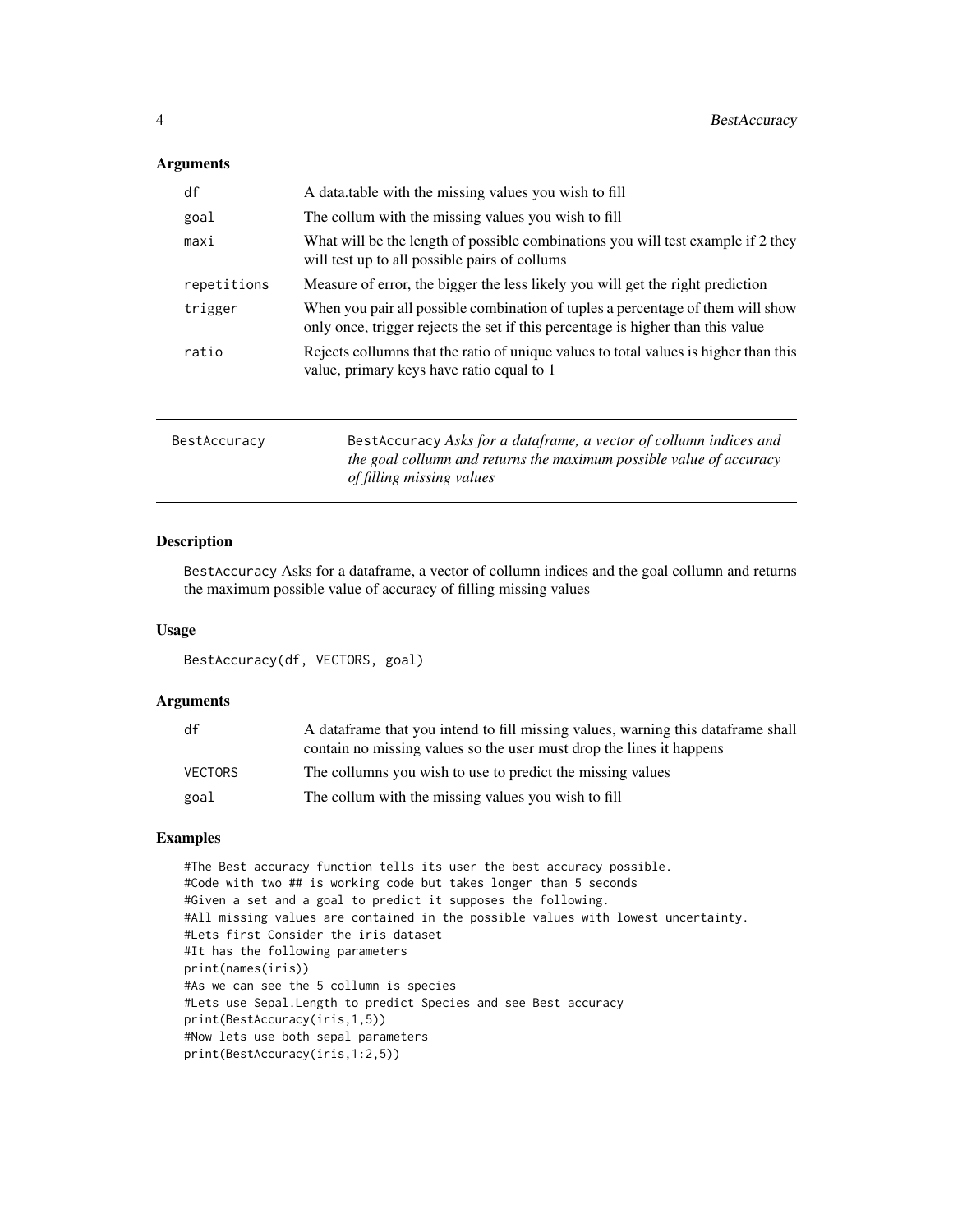# <span id="page-4-0"></span>BestAccuracyTable 5

```
#And when using a Petal parameter as well
##print(BestAccuracy(iris,1:3,5))
#We can see that iris even in the best case scenario species can be defined by these 3
#Now lets take a look at the mtcars dataset
##print(names(mtcars))
#Predicting gear using mpg
##print(BestAccuracy(mtcars,1,10))
#But if we try to predict mpg using gear
##print(BestAccuracy(mtcars,10,1))
#So using the best accuracy function we can know whats the best case accuracy
#If the user requires he can also predict more than 1 goal for example
##print(BestAccuracy(mtcars,c(1,3,5),c(10,11)))
#In this case we want to use mpg, disp, drat to predict a pair gear, carb
#To check the confidence of predicted values the user should use all three accuracy functions
```

| BestAccuracyTable | BestAccuracyTable Asks for a data.table, a vector of collumn in-     |
|-------------------|----------------------------------------------------------------------|
|                   | dices and the goal collumn and returns the maximum possible value of |
|                   | accuracy of filling missing values                                   |

## Description

BestAccuracyTable Asks for a data.table, a vector of collumn indices and the goal collumn and returns the maximum possible value of accuracy of filling missing values

#### Usage

BestAccuracyTable(df, VECTORS, goal)

# Arguments

| df             | A data table that you intend to fill missing values, warning this data frame shall<br>contain no missing values so the user must drop the lines it happens |
|----------------|------------------------------------------------------------------------------------------------------------------------------------------------------------|
| <b>VECTORS</b> | The collumns you wish to use to predict the missing values                                                                                                 |
| goal           | The collum with the missing values you wish to fill                                                                                                        |

| BestVector | BestVector Asks for a dataframe and some parameters and returns |
|------------|-----------------------------------------------------------------|
|            | the best combination of collums to predict the missing value    |

# Description

BestVector Asks for a dataframe and some parameters and returns the best combination of collums to predict the missing value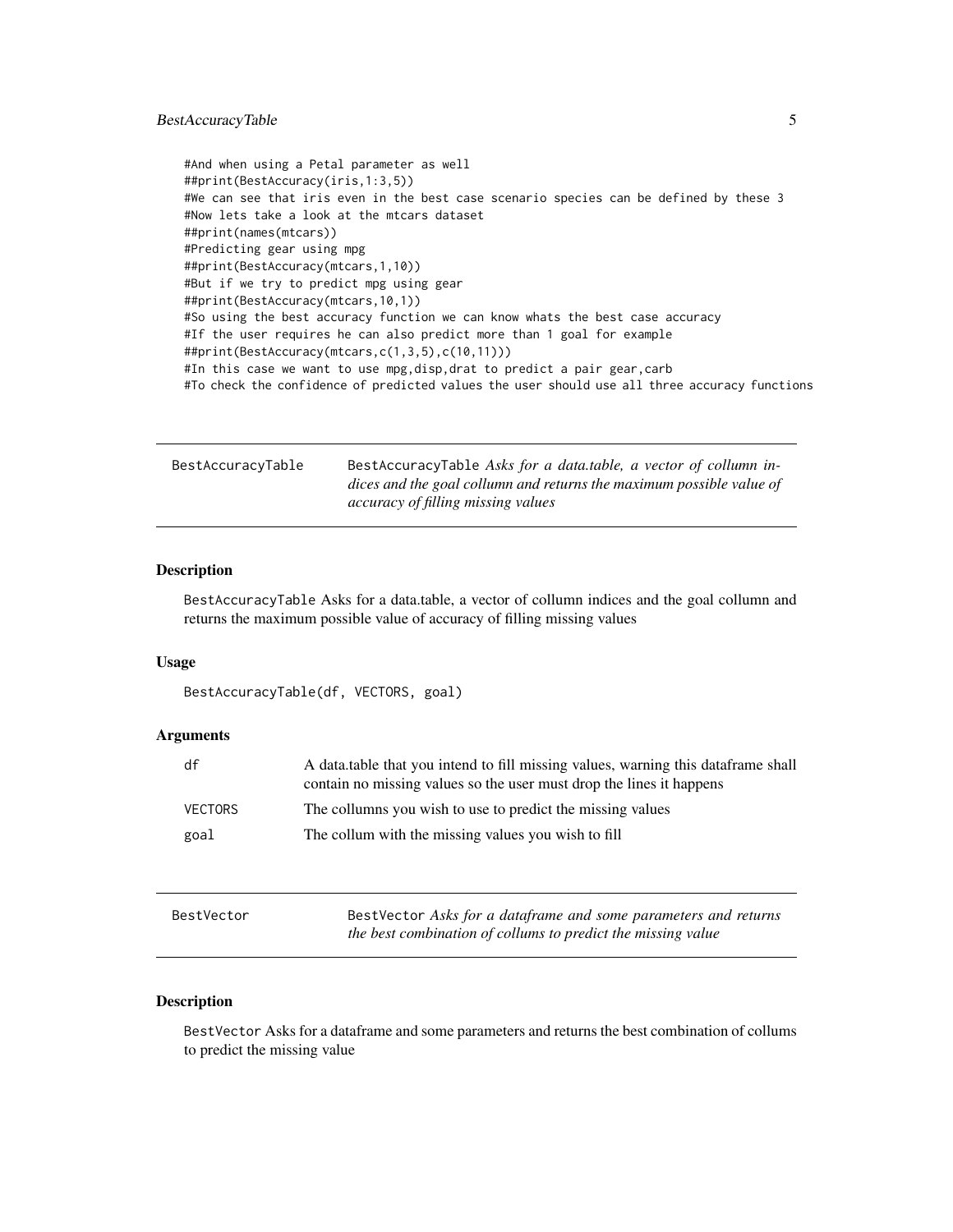#### Usage

BestVector(df, goal, maxi, repetitions, trigger = 1, ratio = 0.99)

#### Arguments

| df          | A dataframe with the missing values you wish to fill                                                                                                               |
|-------------|--------------------------------------------------------------------------------------------------------------------------------------------------------------------|
| goal        | The collum with the missing values you wish to fill                                                                                                                |
| maxi        | What will be the length of possible combinations you will test example if 2 they<br>will test up to all possible pairs of collums                                  |
| repetitions | Measure of error, the bigger the less likely you will get the right prediction                                                                                     |
| trigger     | When you pair all possible combination of tuples a percentage of them will show<br>only once, trigger rejects the set if this percentage is higher than this value |
| ratio       | Rejects collumns that the ratio of unique values to total values is higher than this<br>value, primary keys have ratio equal to 1                                  |

#### Examples

```
#The Best Vector Function shall do the following
#Take a dataframe and a goal collumn to predict
#Tests every combination of vectors limited by a parameter length
#Returns the best set to predict the goal
#Then to run some experiments first lets build a dataframe
e=sample(1:2,1e2,replace=TRUE)
e1=sample(1:2,1e2,replace=TRUE)
e2=sample(1:2,1e2,replace=TRUE)
e=data.frame(e,e1,e2,paste(LETTERS[e],LETTERS[e1]),paste(LETTERS[e],LETTERS[e1],LETTERS[e2]) )
#We can easily see that to predict the last collumn you need the first three.
#Lets Check what the function will find
z=BestVector(e,5,3,nrow(e),1)
print(z)
#Lets now check what is the best set if we use only 2 collumns maximum
z1=BestVector(e,5,2,nrow(e),1)
print(z1)
#We could also predict which collumn is best to predict the fourth one
z2=BestVector(e,4,2,nrow(e),1)
print(z2)
#We could also take a look at the dataset iris.
#Since this dataset does not repeat lines we must use trigger=0
#To predict Species
z3=BestVector(iris,5,2,nrow(iris),0)
print(names(iris))[z3]
#We can check the accuracy of these predictions with the accuracy functions
print(MeanAccuracy(iris,z3,5))
print(MeanAccuracy(e,z2,4))
print(MeanAccuracy(e,z1,5))
print(MeanAccuracy(iris,z,5))
```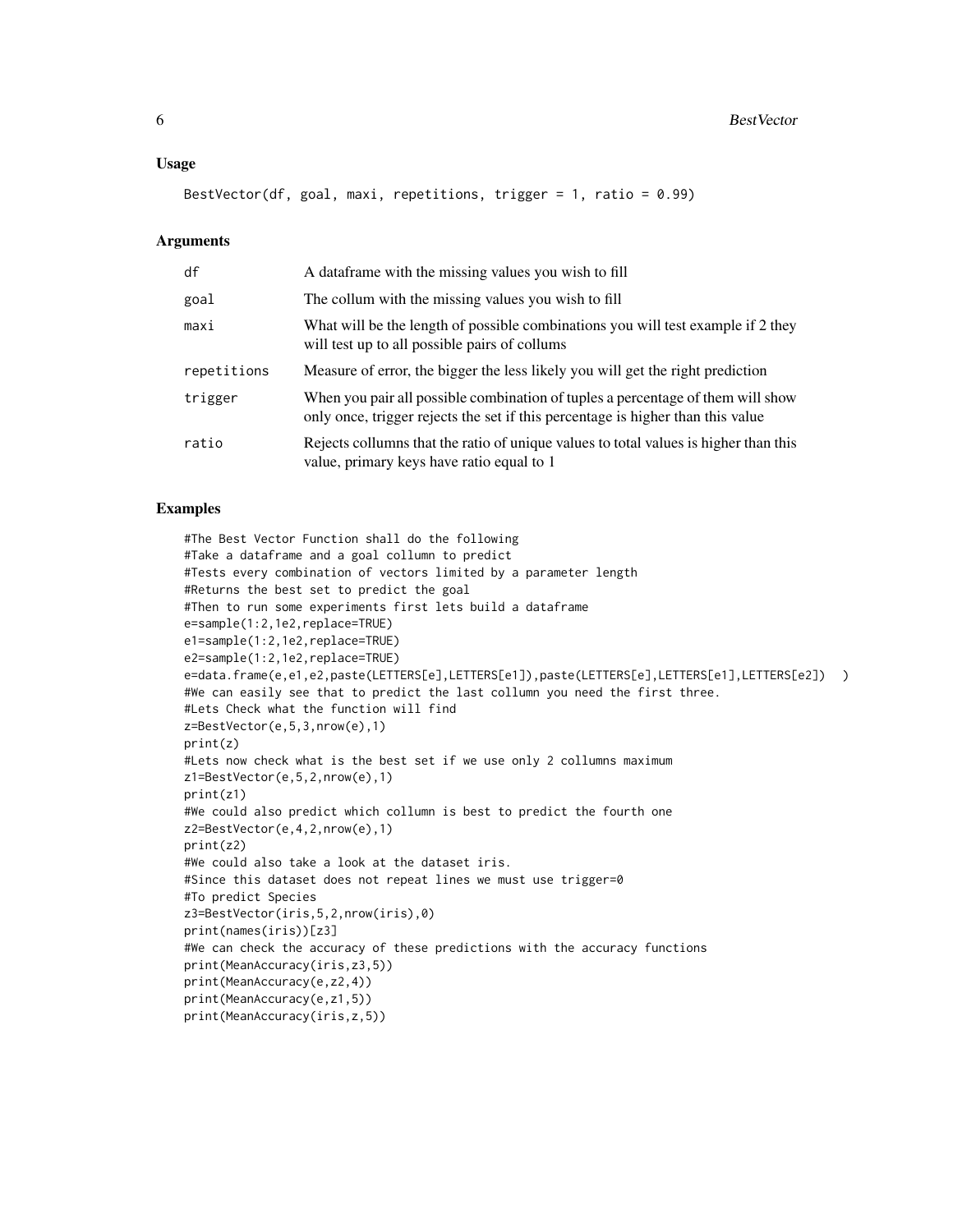<span id="page-6-0"></span>BestVectorTable BestVectorTable Asks for a data.table and some parameters and re*turns the best combination of collums to predict the missing value*

# Description

BestVectorTable Asks for a data.table and some parameters and returns the best combination of collums to predict the missing value

# Usage

```
BestVectorTable(df, goal, maxi, repetitions, trigger = 1, ratio = 0.99)
```
### Arguments

| df          | A data table with the missing values you wish to fill                                                                                                              |
|-------------|--------------------------------------------------------------------------------------------------------------------------------------------------------------------|
| goal        | The collum with the missing values you wish to fill                                                                                                                |
| maxi        | What will be the length of possible combinations you will test example if 2 they<br>will test up to all possible pairs of collums                                  |
| repetitions | Measure of error, the bigger the less likely you will get the right prediction                                                                                     |
| trigger     | When you pair all possible combination of tuples a percentage of them will show<br>only once, trigger rejects the set if this percentage is higher than this value |
| ratio       | Rejects collumns that the ratio of unique values to total values is higher than this<br>value, primary keys have ratio equal to 1                                  |

| Candidates | Candidates Asks for a dataframe and some parameters and returns       |
|------------|-----------------------------------------------------------------------|
|            | how close the collums chosen can predict the goal collum Should be    |
|            | used mostly with generate_candidates or preferably BestVector in case |
|            | you only want the best combination possible for prediction            |
|            |                                                                       |

# Description

Candidates Asks for a dataframe and some parameters and returns how close the collums chosen can predict the goal collum Should be used mostly with generate\_candidates or preferably BestVector in case you only want the best combination possible for prediction

```
Candidates(df, goal, vec, repetitions, trigger = 1)
```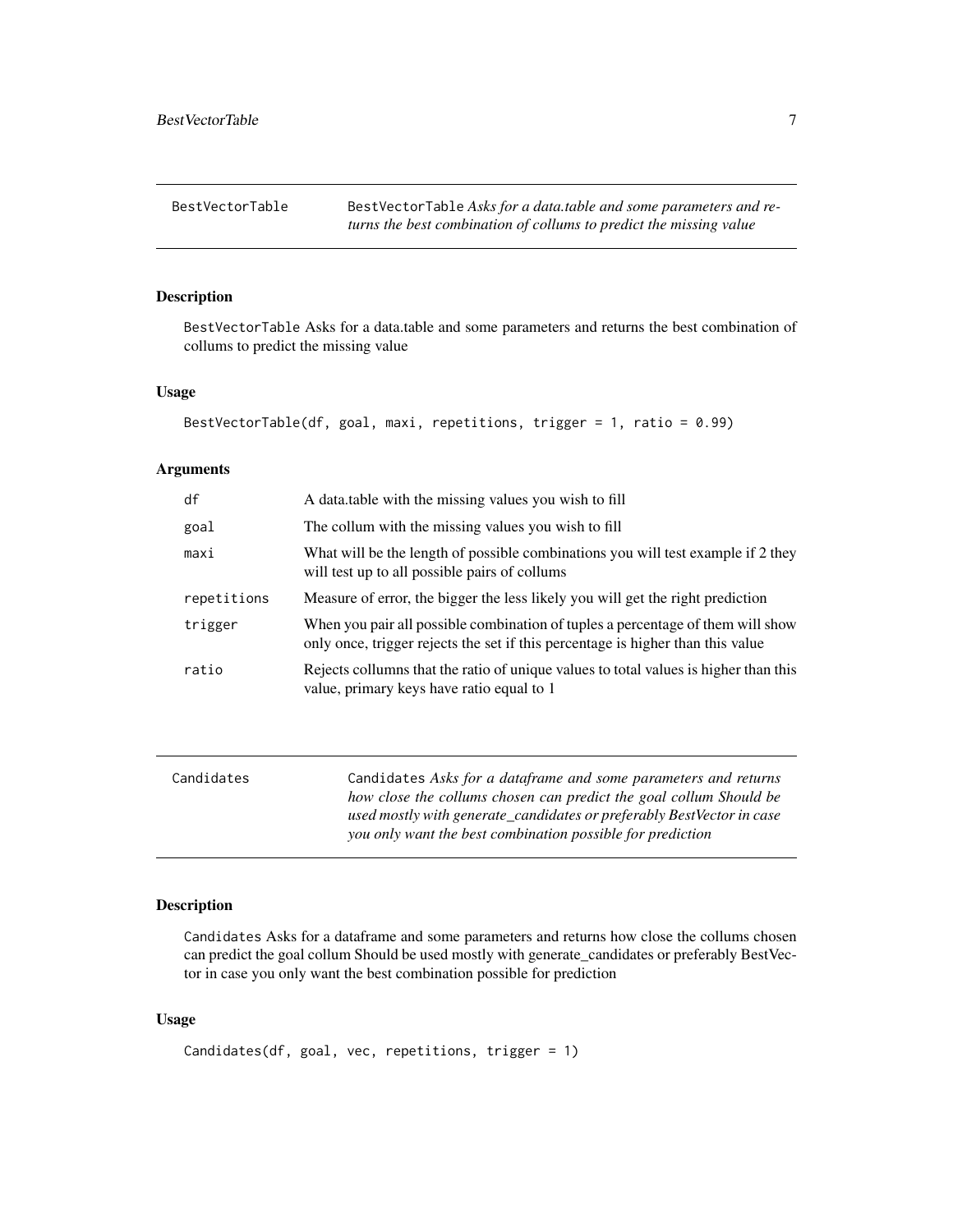<span id="page-7-0"></span>

| df          | A data frame with the missing values you wish to fill                                                                                                              |
|-------------|--------------------------------------------------------------------------------------------------------------------------------------------------------------------|
| goal        | The collum with the missing values you wish to fill                                                                                                                |
| vec         | a vector of collums you wish to test if can be used to predict the values                                                                                          |
| repetitions | Measure of error, the bigger the less likely you will get the right prediction                                                                                     |
| trigger     | When you pair all possible combination of tuples a percentage of them will show<br>only once, trigger rejects the set if this percentage is higher than this value |

| CandidatesTable | CandidatesTable candidates implementation that asks for a |  |  |  |
|-----------------|-----------------------------------------------------------|--|--|--|
|                 | data.table object                                         |  |  |  |

# Description

CandidatesTable candidates implementation that asks for a data.table object

# Usage

CandidatesTable(df, goal, vec, repetitions, trigger = 1)

# Arguments

| df          | A data table with the missing values you wish to fill                                                                                                              |
|-------------|--------------------------------------------------------------------------------------------------------------------------------------------------------------------|
| goal        | The collum with the missing values you wish to fill                                                                                                                |
| vec         | a vector of collums you wish to test if can be used to predict the values                                                                                          |
| repetitions | Measure of error, the bigger the less likely you will get the right prediction                                                                                     |
| trigger     | When you pair all possible combination of tuples a percentage of them will show<br>only once, trigger rejects the set if this percentage is higher than this value |

| CompleteDataset | CompleteDataset Asks for a dataframe, a vector of collumn indices      |
|-----------------|------------------------------------------------------------------------|
|                 | and the goal collumn and returns the data frame with the values filled |

# Description

CompleteDataset Asks for a dataframe, a vector of collumn indices and the goal collumn and returns the data frame with the values filled

# Usage

CompleteDataset(df, rows, goal)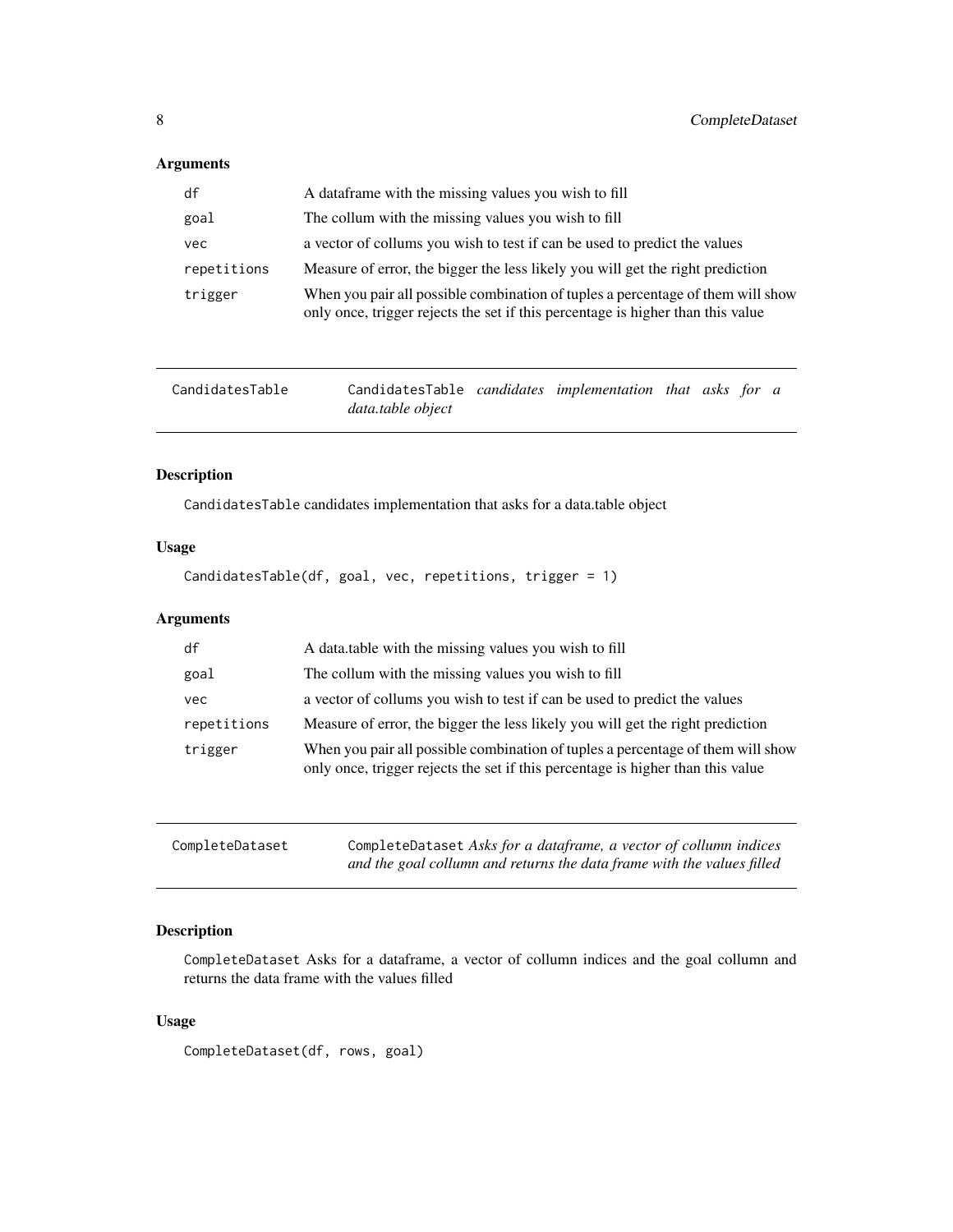| df   | A data frame with the missing values you wish to fill      |
|------|------------------------------------------------------------|
| rows | The collumns you wish to use to predict the missing values |
| goal | The collum with the missing values you wish to fill        |

# Examples

#The CompleteDataset Function shall do the following #Take a dataframe and a goal collumn to predict #Takes a set of vectors to use for prediction #Use this set to predict with accuracy given by MeanAccuracy function #Then to run some experiments first lets build a dataframe e=sample(1:5,1e4,replace=TRUE) e1=sample(1:5,1e4,replace=TRUE) e2=sample(1:5,1e4,replace=TRUE) e=data.frame(e,e1,e2,paste(LETTERS[e],LETTERS[e1]),paste(LETTERS[e],LETTERS[e1],LETTERS[e2]) ) #Now we got a dataframe lets create a copy of it ce=e ce[sample(1:nrow(e),0.3\*nrow(e)),5]=NA #So 30 percent of the data is now missing #Lets try to recover it then with CompleteDataset #First we must choose a set of vectors to use #Lets first try with BestVector vector\_c=BestVector(ce,5,4,nrow(ce),1) ce1=CompleteDataset(ce,rows=vector\_c,goal=5) #We can see how many values are still missing with NA\_VALUES print(NA\_VALUES(ce1) ) #And check how many we got wrong by print(sum(ce1[,5]!=e[,5]) ) #If the user wanted he of course could choose a set of his own, for example user\_set=c(1,3) ce1=CompleteDataset(ce,rows=user\_set,goal=5) #We can see how many values are still missing with NA\_VALUES print(NA\_VALUES(ce1) ) #And check how many we got wrong by print(sum(ce1[,5]!=e[,5]) ) #But we can see that is not the best solution #To see how to check the best sets take a look at generate\_candidates # The process could be done for the 4 collum as well ce=e ce[sample(1:nrow(e),0.5\*nrow(e)),4]=NA #So 50 percent of the data is now missing #Lets try to recover it then with CompleteDataset vector\_c=BestVector(ce,4,4,nrow(ce),1) ce1=CompleteDataset(ce,rows=vector\_c,goal=4) #We can see how many values are still missing with NA\_VALUES print(NA\_VALUES(ce1) ) #And check how many we got wrong by print(sum(ce1[,4]!=e[,4]) ) #Here we can easily see e holds the original data #ce1 is the recovered data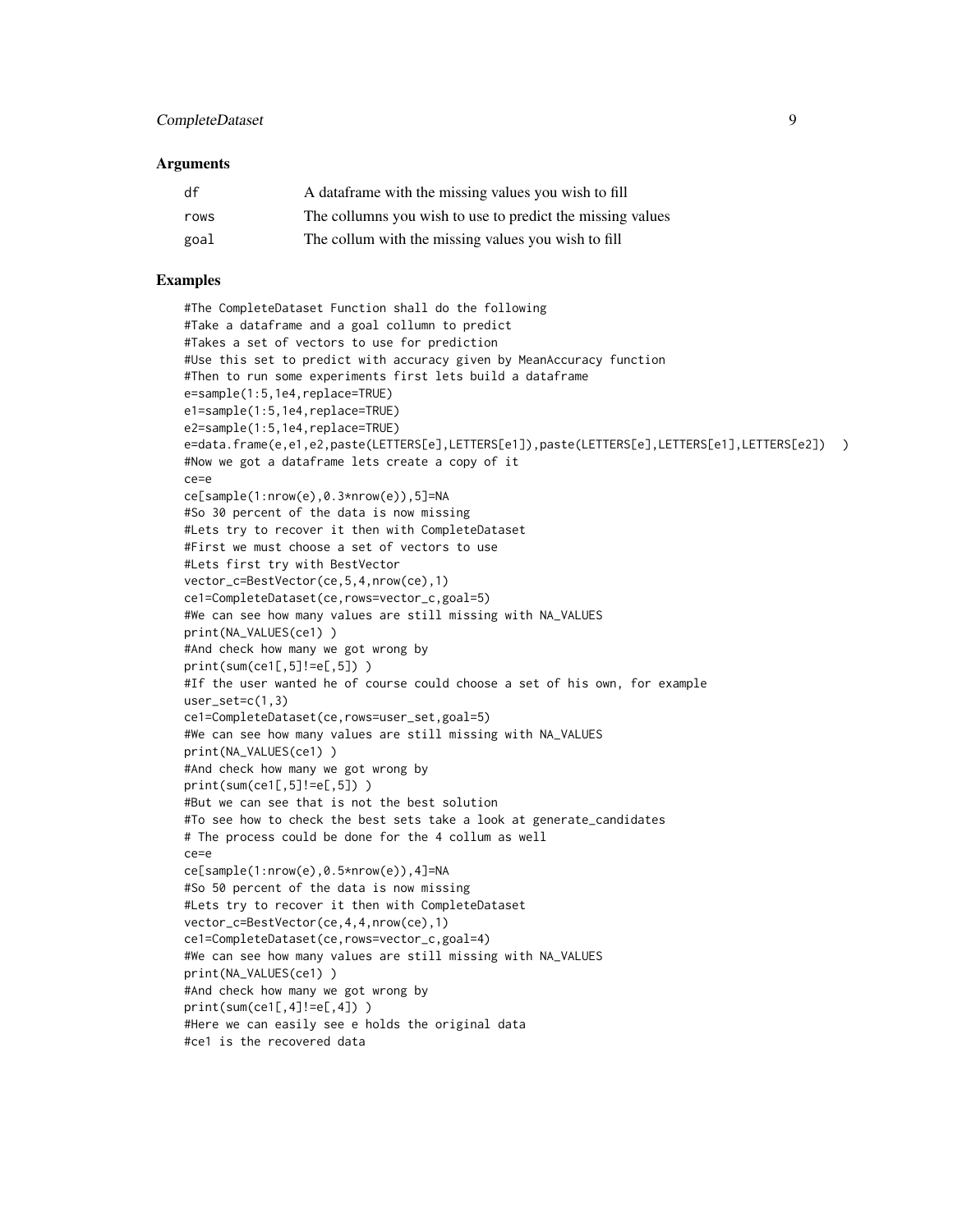<span id="page-9-0"></span>CompleteDatasetTable CompleteDatasetTable *Asks for a data.table, a vector of collumn indices and the goal collumn and returns the data frame with the values filled*

# Description

CompleteDatasetTable Asks for a data.table, a vector of collumn indices and the goal collumn and returns the data frame with the values filled

# Usage

```
CompleteDatasetTable(df, rows, goal)
```
# Arguments

| df   | A data table with the missing values you wish to fill      |
|------|------------------------------------------------------------|
| rows | The collumns you wish to use to predict the missing values |
| goal | The collum with the missing values you wish to fill        |

| GenerateCandidates | GenerateCandidates Asks for a dataframe and some parameters and             |
|--------------------|-----------------------------------------------------------------------------|
|                    | returns all possible combinations of collums for prediction that sat-       |
|                    | isty a given error in input in a list the first element of the list are the |
|                    | combinations while the second is its measure of error, to get the best      |
|                    | <i>parameters call BestVector</i>                                           |

# Description

GenerateCandidates Asks for a dataframe and some parameters and returns all possible combinations of collums for prediction that satisfy a given error in input in a list the first element of the list are the combinations while the second is its measure of error,to get the best parameters call BestVector

```
GenerateCandidates(df, goal, maxi, repetitions, trigger = 1)
```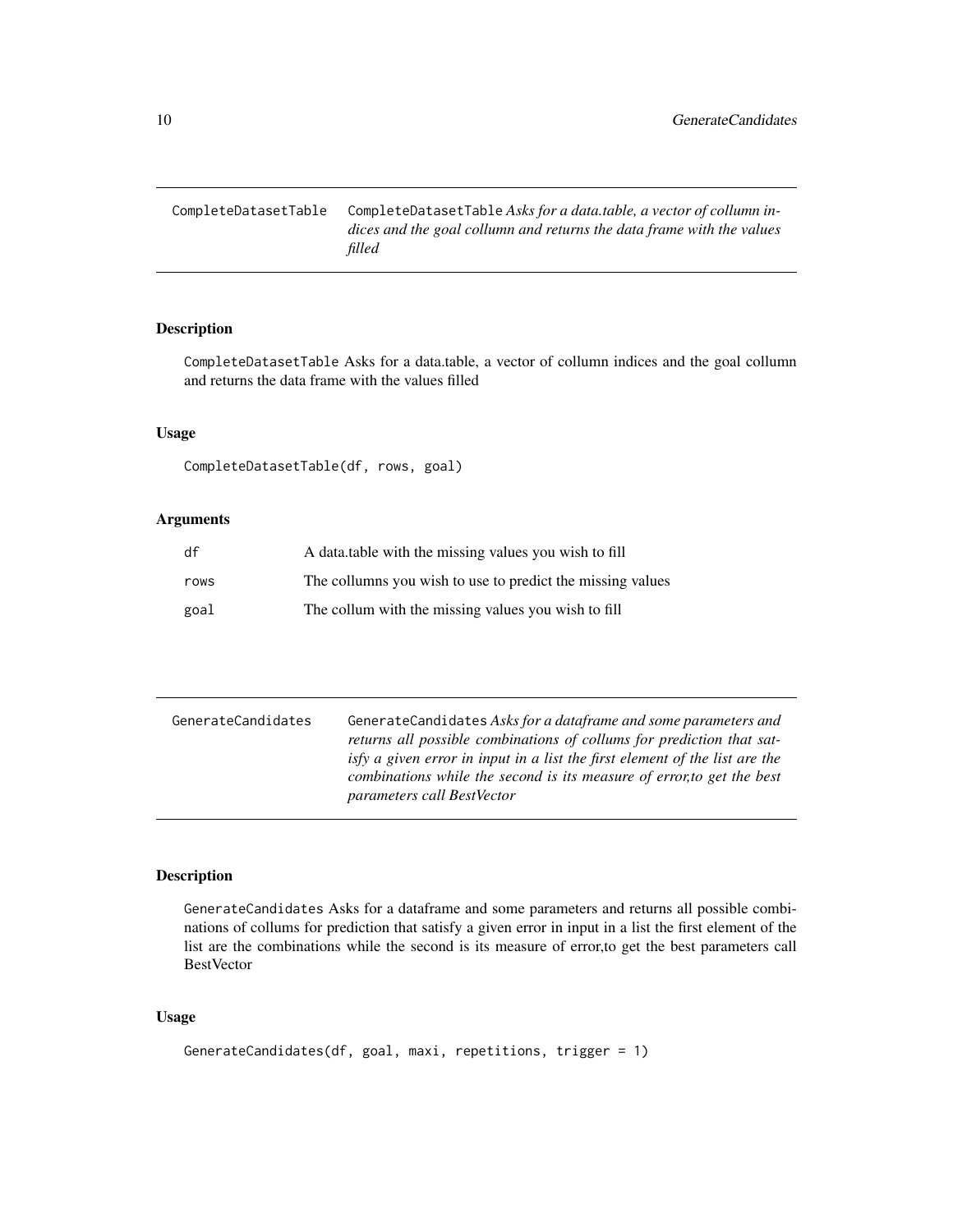<span id="page-10-0"></span>

| df          | A data frame with the missing values you wish to fill                                                                                                              |
|-------------|--------------------------------------------------------------------------------------------------------------------------------------------------------------------|
| goal        | The collum with the missing values you wish to fill                                                                                                                |
| maxi        | What will be the length of possible combinations you will test example if 2 they<br>will test up to all possible pairs of collums                                  |
| repetitions | Measure of error, the bigger the less likely you will get the right prediction                                                                                     |
| trigger     | When you pair all possible combination of tuples a percentage of them will show<br>only once, trigger rejects the set if this percentage is higher than this value |

#### Examples

#The GenerateCandidates function generates all sets of maximum length maxi. #Maxi is a measure of error. #This measure of error is related to the repetitions parameter. #This parameter should range from 0 (rejects anything less to 100 percent accuracy) #To number of rows of the dataframe to accept all. #Lets generate a dataset e=sample(1:5,1e4,replace=TRUE) e1=sample(1:5,1e4,replace=TRUE) e2=sample(1:5,1e4,replace=TRUE) e=data.frame(e,e1,e2,paste(LETTERS[e],LETTERS[e1]),paste(LETTERS[e],LETTERS[e1],LETTERS[e2]) ) names(e)=c("random1","random2","random3","2randoms","3randoms") #We can then generate all candidates to predict the 5 collumn #We shall determine the reject part to 80 percent of the dataframe length z=GenerateCandidates(df=e, goal=5, maxi=4, repetitions=0.8\*nrow(e), trigger = 1) #We can see z is a list #z[[1]] is another list that contains all sets that satisfy our request #z[[2]] is a measure of error, the smaller the more accurate #Lets then order z[[1]] by z[[2]] m=z[[1]][order(z[[2]])] print(m) #We can see then that m[[1]] holds the best set for prediction, while m[[length(m)]] the worst #To prove it we can do the following ##cat("The best set to predict",names(e)[5],"is ",names(e)[m[[1]]],"\n" ) ##cat("Its expected accuracy is", MeanAccuracy(e, m[[1]], 5), "\n" ) ##cat("The worst set to predict",names(e)[5],"is ",names(e)[m[[length(m)]]],"\n" ) ##cat("Its expected accuracy is",MeanAccuracy(e,m[[length(m)]],5),"\n" )

GenerateCandidatesTable

GenerateCandidatesTable *Asks for a data.table and some parameters and returns all possible combinations of collums for prediction that satisfy a given error in input in a list the first element of the list are the combinations while the second is its measure of error,to get the best parameters call BestVector*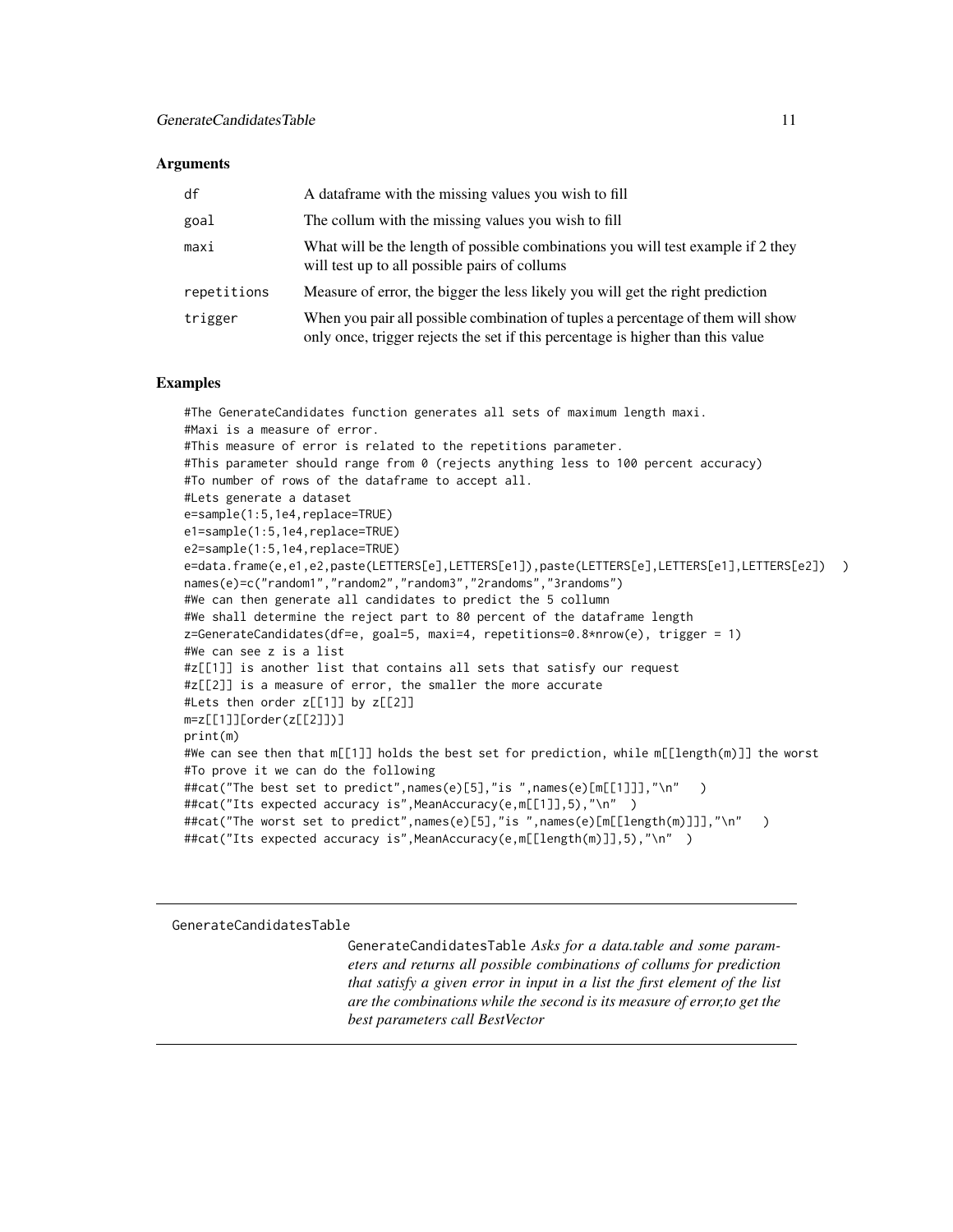# <span id="page-11-0"></span>Description

GenerateCandidatesTable Asks for a data.table and some parameters and returns all possible combinations of collums for prediction that satisfy a given error in input in a list the first element of the list are the combinations while the second is its measure of error,to get the best parameters call BestVector

# Usage

```
GenerateCandidatesTable(df, goal, maxi, repetitions, trigger = 1)
```
# Arguments

| df          | A data table with the missing values you wish to fill                                                                                                              |
|-------------|--------------------------------------------------------------------------------------------------------------------------------------------------------------------|
| goal        | The collum with the missing values you wish to fill                                                                                                                |
| maxi        | What will be the length of possible combinations you will test example if 2 they<br>will test up to all possible pairs of collums                                  |
| repetitions | Measure of error, the bigger the less likely you will get the right prediction                                                                                     |
| trigger     | When you pair all possible combination of tuples a percentage of them will show<br>only once, trigger rejects the set if this percentage is higher than this value |

| MeanAccuracy | MeanAccuracy Asks for a dataframe, a vector of collumn indices and<br>the goal collumn the expected value of accuracy of filling missing val-<br>ues if the dataset is representative |
|--------------|---------------------------------------------------------------------------------------------------------------------------------------------------------------------------------------|
|              |                                                                                                                                                                                       |

# Description

MeanAccuracy Asks for a dataframe, a vector of collumn indices and the goal collumn the expected value of accuracy of filling missing values if the dataset is representative

# Usage

```
MeanAccuracy(df, VECTORS, goal)
```

| df      | A data frame that you intend to fill missing values, warning this data frame shall<br>contain no missing values so the user must drop the lines it happens |
|---------|------------------------------------------------------------------------------------------------------------------------------------------------------------|
| VECTORS | The collumns you wish to use to predict the missing values                                                                                                 |
| goal    | The collum with the missing values you wish to fill                                                                                                        |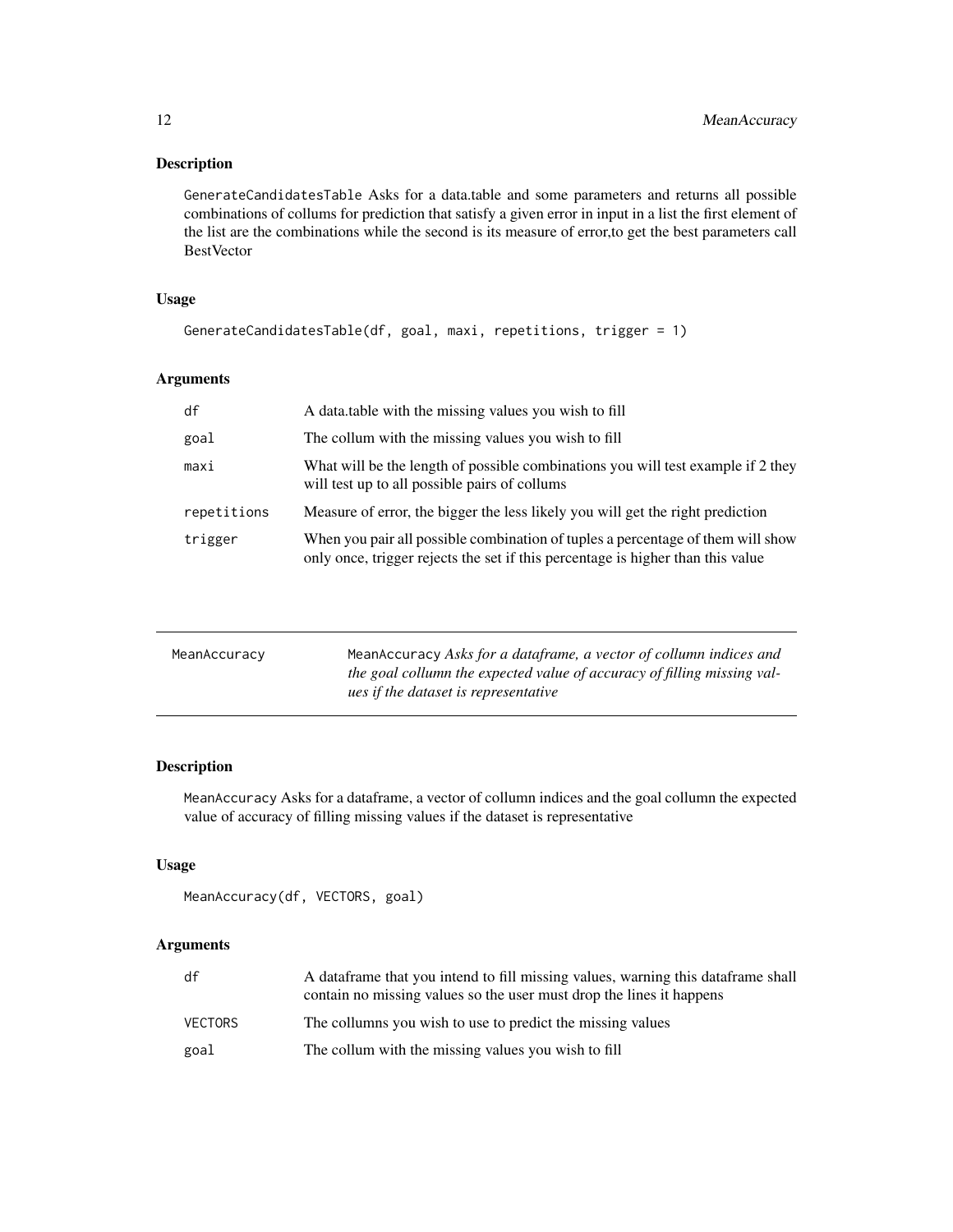# <span id="page-12-0"></span>MeanAccuracyTable 13

#### Examples

#The Mean accuracy function tells its user the expected accuracy. #Code with two ## is working code but takes longer than 5 seconds #Given a set and a goal to predict it supposes the following. #All missing values are representative of the dataset. #Lets first Consider the iris dataset #It has the following parameters print(names(iris)) #As we can see the 5 collumn is species #Lets use Sepal.Length to predict Species and see Mean accuracy print(MeanAccuracy(iris,1,5)) #Now lets use both sepal parameters ##print(MeanAccuracy(iris,1:2,5)) #And when using a Petal parameter as well ##print(MeanAccuracy(iris,1:3,5)) #We can see that iris even in the Mean case scenario species can be defined by these 3 #Now lets take a look at the mtcars dataset ##print(names(mtcars)) #Predicting gear using mpg ##print(MeanAccuracy(mtcars,1,10)) #But if we try to predict mpg using gear ##print(MeanAccuracy(mtcars,10,1)) #So using the Mean accuracy function we can know whats the mean case accuracy #If the user requires he can also predict more than 1 goal for example ##print(MeanAccuracy(mtcars,c(1,3,5),c(10,11))) #In this case we want to use mpg,disp,drat to predict a pair gear,carb #To check the confidence of predicted values the user should use all three accuracy functions

| MeanAccuracyTable | MeanAccuracyTable Asks for a data.table, a vector of collumn indices   |
|-------------------|------------------------------------------------------------------------|
|                   | and the goal collumn the expected value of accuracy of filling missing |
|                   | values if the dataset is representative                                |

#### **Description**

MeanAccuracyTable Asks for a data.table, a vector of collumn indices and the goal collumn the expected value of accuracy of filling missing values if the dataset is representative

#### Usage

```
MeanAccuracyTable(df, VECTORS, goal)
```

| df      | A data table that you intend to fill missing values, warning this data frame shall<br>contain no missing values so the user must drop the lines it happens |
|---------|------------------------------------------------------------------------------------------------------------------------------------------------------------|
| VECTORS | The collumns you wish to use to predict the missing values                                                                                                 |
| goal    | The collum with the missing values you wish to fill                                                                                                        |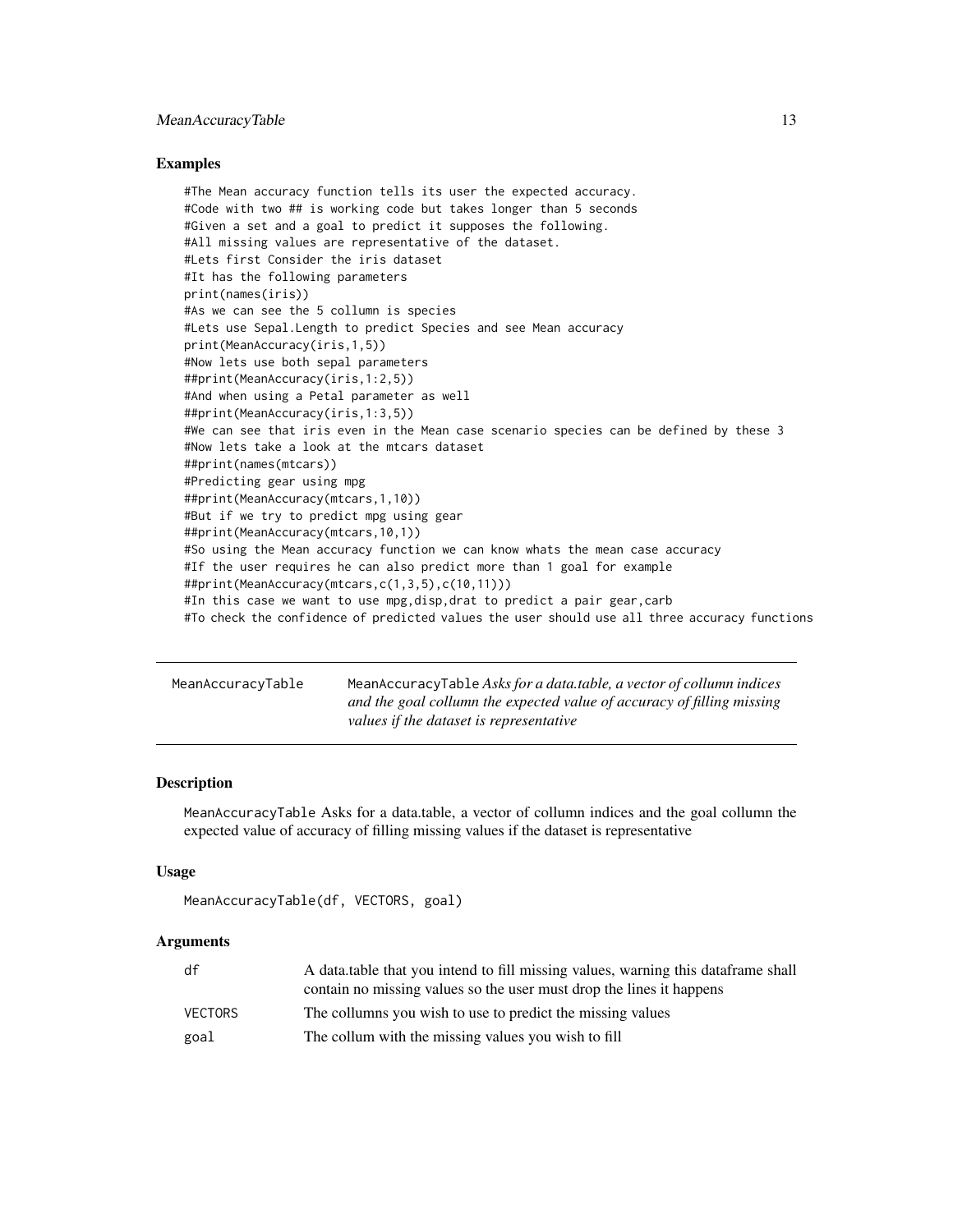<span id="page-13-0"></span>NA\_VALUES NA\_VALUES *Asks for a dataframe and returns a table of how many missing values are in each collum*

#### Description

NA\_VALUES Asks for a dataframe and returns a table of how many missing values are in each collum

#### Usage

NA\_VALUES(df)

# Arguments

df A dataframe with the missing values you wish to fill

#### Examples

```
#This function is used to detect how many NA values are in a dataframe
# the use is pretty much always the same
#Lets consider the dataset iris
i=iris
print(NA_VALUES(i) )
#Since it has no missing values it shows none, now lets insert some NA_VALUES there
i[sample(1:nrow(i),0.3*nrow(i)),1]=NA
i[sample(1:nrow(i),0.2*nrow(i)),2]=NA
i[sample(1:nrow(i),0.5*nrow(i)),3]=NA
print(NA_VALUES(i))
#For every dataframe the user just uses this
```

| WorstAccuracy | Worst Accuracy Asks for a dataframe, a vector of collumn indices and<br>the goal collumn and returns the minimum possible value of accuracy<br>of filling missing values |
|---------------|--------------------------------------------------------------------------------------------------------------------------------------------------------------------------|
|               |                                                                                                                                                                          |

# Description

WorstAccuracy Asks for a dataframe, a vector of collumn indices and the goal collumn and returns the minimum possible value of accuracy of filling missing values

```
WorstAccuracy(df, VECTORS, goal)
```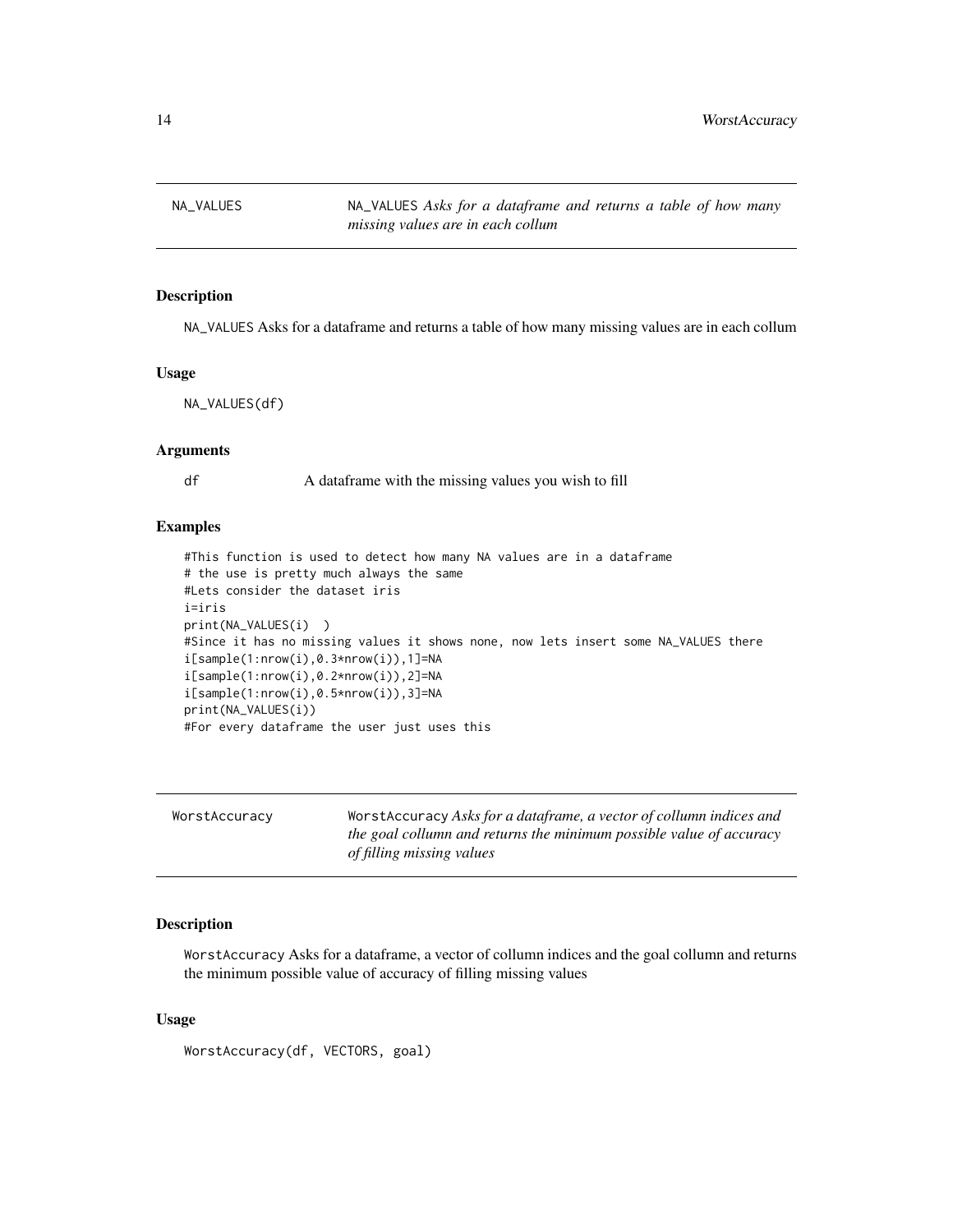<span id="page-14-0"></span>

| df      | A data frame that you intend to fill missing values, warning this data frame shall<br>contain no missing values so the user must drop the lines it happens |
|---------|------------------------------------------------------------------------------------------------------------------------------------------------------------|
| VECTORS | The collumns you wish to use to predict the missing values                                                                                                 |
| goal    | The collum with the missing values you wish to fill                                                                                                        |

## Examples

#The Worst accuracy function tells its user the worst case accuracy possiblle. #Code with two ## is working code but takes longer than 5 seconds #Given a set and a goal to predict it supposes the following. #All missing values are contained in the possible values with highest uncertainty. #Lets first Consider the iris dataset #It has the following parameters print(names(iris)) #As we can see the 5 collumn is species #Lets use Sepal.Length to predict Species and see Worst accuracy print(WorstAccuracy(iris,1,5)) #Now lets use both sepal parameters print(WorstAccuracy(iris,1:2,5)) #And when using a Petal parameter as well ##print(WorstAccuracy(iris,1:3,5)) #We can see that iris even in the worst case scenario species can be defined by these 3 #Now lets take a look at the mtcars dataset ##print(names(mtcars)) #Predicting gear using mpg ##print(WorstAccuracy(mtcars,1,10)) #But if we try to predict mpg using gear ##print(WorstAccuracy(mtcars,10,1)) #So using the Worst accuracy function we can know whats the worst case accuracy #If the user requires he can also predict more than 1 goal for example ##print(WorstAccuracy(mtcars,c(1,3,5),c(10,11))) #In this case we want to use mpg,disp,drat to predict a pair gear,carb #To check the confidence of predicted values the user should use all three accuracy functions

| WorstAccuracyTable | WorstAccuracyTable Asks for a data.table, a vector of collumn in-    |
|--------------------|----------------------------------------------------------------------|
|                    | dices and the goal collumn and returns the minimum possible value of |
|                    | accuracy of filling missing values                                   |

# Description

WorstAccuracyTable Asks for a data.table, a vector of collumn indices and the goal collumn and returns the minimum possible value of accuracy of filling missing values

#### Usage

WorstAccuracyTable(df, VECTORS, goal)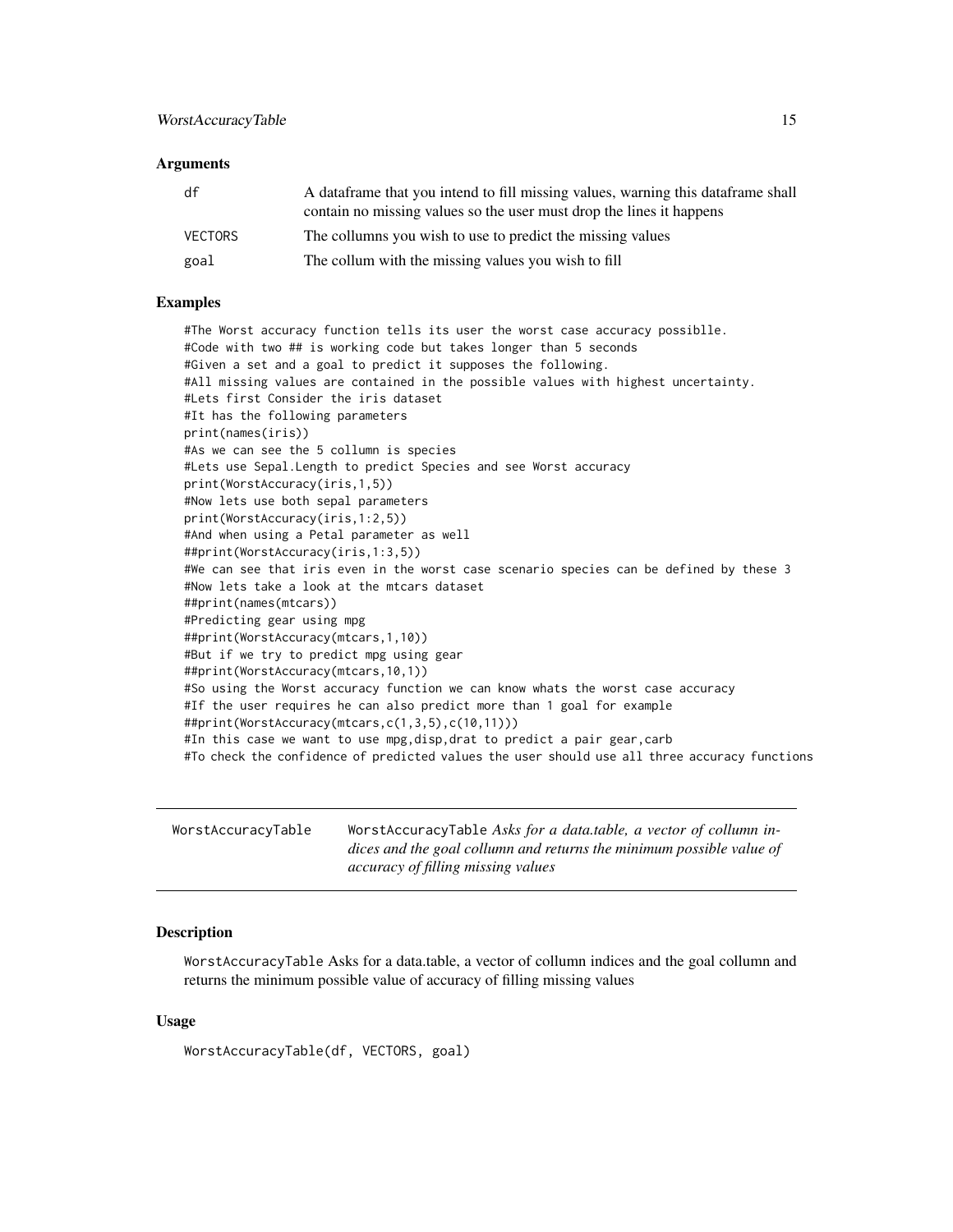| df      | A data table that you intend to fill missing values, warning this data frame shall<br>contain no missing values so the user must drop the lines it happens |
|---------|------------------------------------------------------------------------------------------------------------------------------------------------------------|
| VECTORS | The collumns you wish to use to predict the missing values                                                                                                 |
| goal    | The collum with the missing values you wish to fill                                                                                                        |